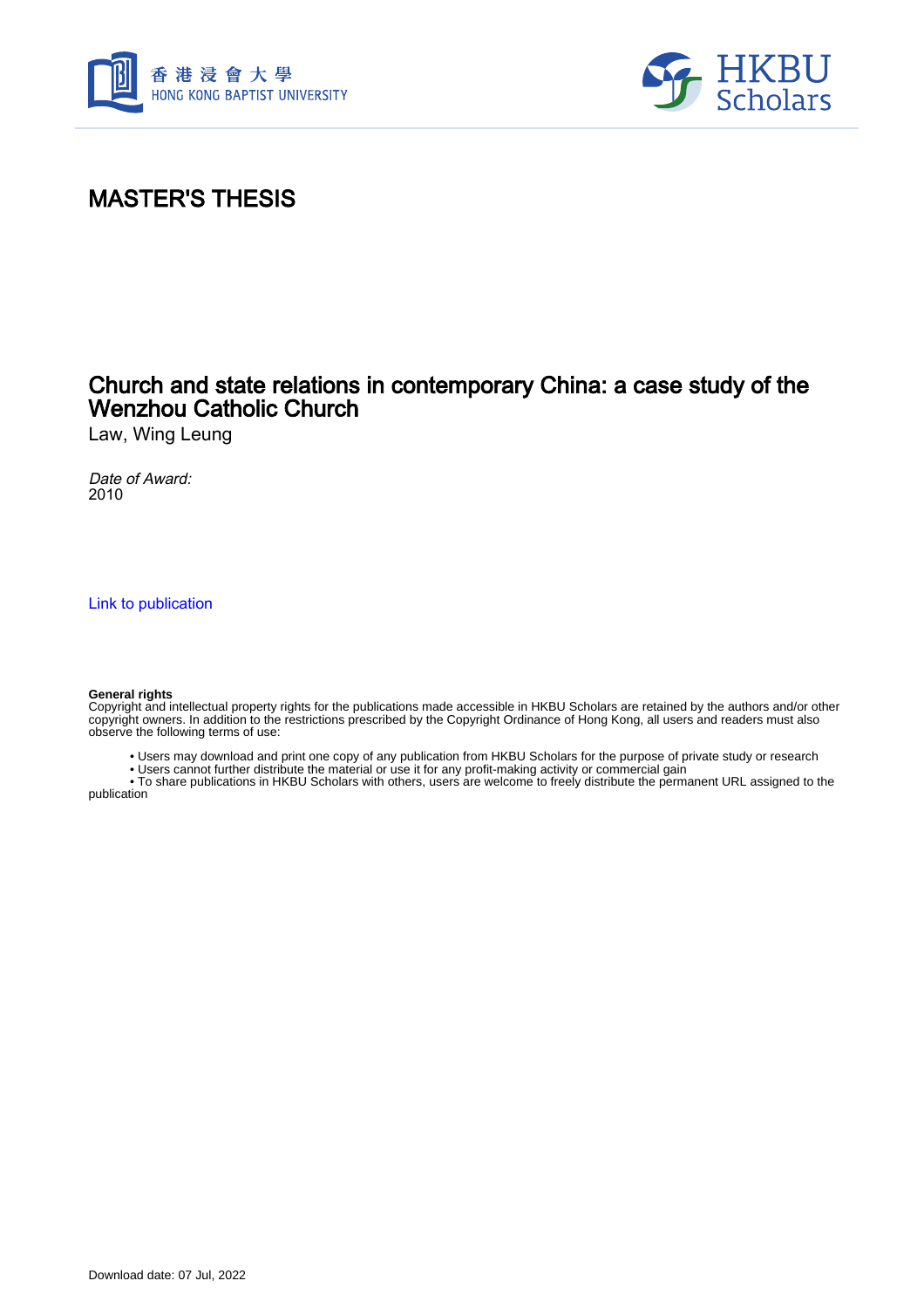**Church and State Relations in Contemporary China: A Case Study of the Wenzhou Catholic Church** 

**LAW Wing Leung** 

#### **A thesis submitted in partial fulfillment of the requirements**

**for the degree of** 

**Master of Philosophy** 

**Principal Supervisor: Dr. CHAN Shun Hing** 

**Hong Kong Baptist University** 

**September 2010**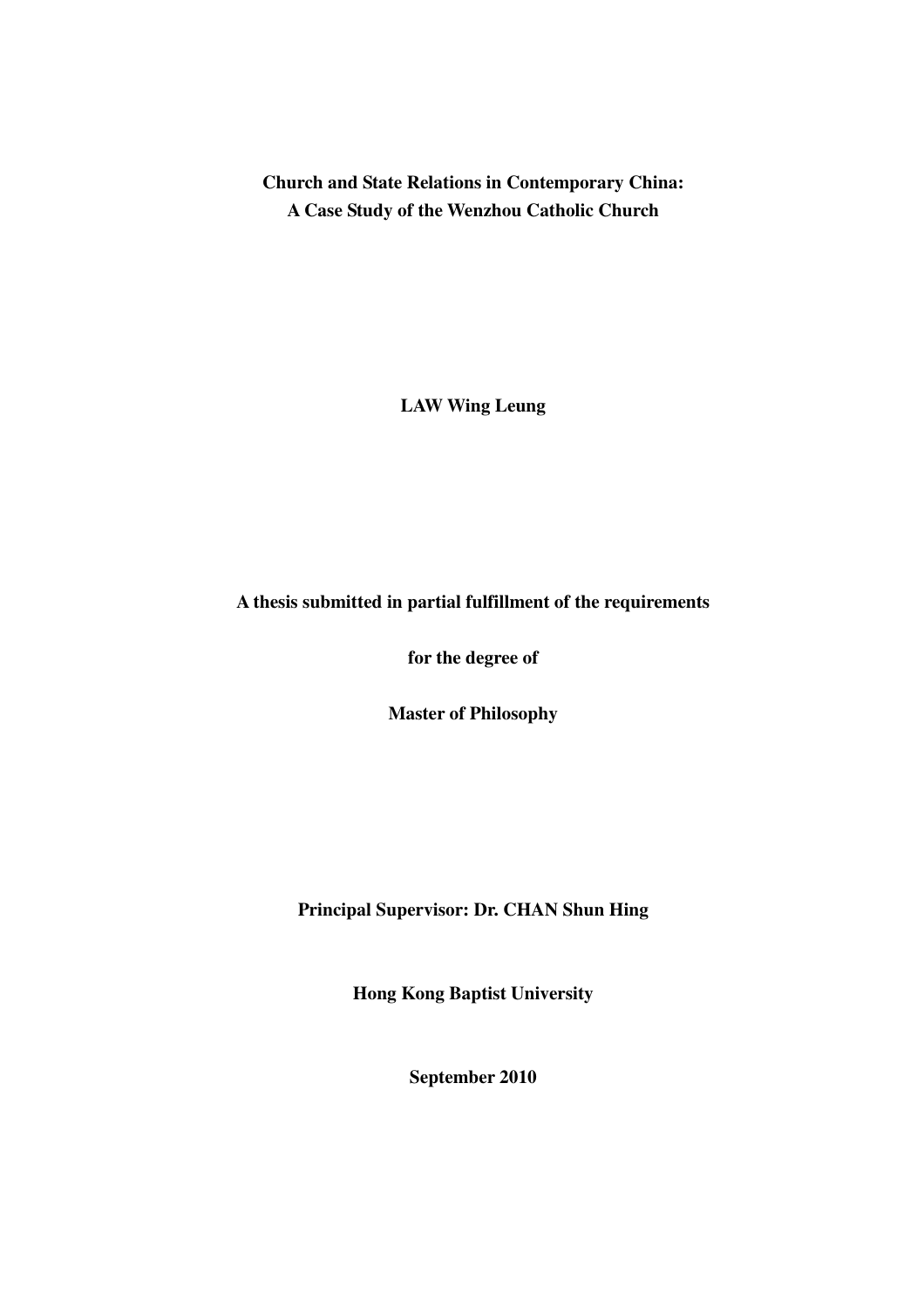#### **Abstract**

 Since the implementation of the reform and opening policy, economic change has influenced China's political, economic and societal structure. In the coastal areas, some provinces and cities have experienced significant economic growth, including Wenzhou in the Zhejiang Province. In addition, religions in China have also been revived in the reform era, and the number of religious believers is increasing rapidly. Similarly, some churches have experienced dramatic changes as the result of state intervention and wider social forces. Although a web of religious regulation has been introduced since the 1980s, religions in China, including Christianity, are still able to find free spaces in which to develop. As economic growth, state intervention and social forces become intertwined, church and state relations in contemporary China have begun to change and interact with Chinese society. Based on a field study, this dissertation examines church and state relations in the Wenzhou diocese in contemporary China using an analytical framework of state-society relations and theoretical approaches to civil society.

This study finds that the Wenzhou Catholic Church exhibits several significant characteristics of civil society to varying degrees, for example, in terms of independence, self-organizing structures, the power of church elites and laity, and the rational-critical discourse of the Wenzhou model. Furthermore, the main characteristics of the church and state relations in Wenzhou during the reform period are found to be diverse, dynamic and complicated.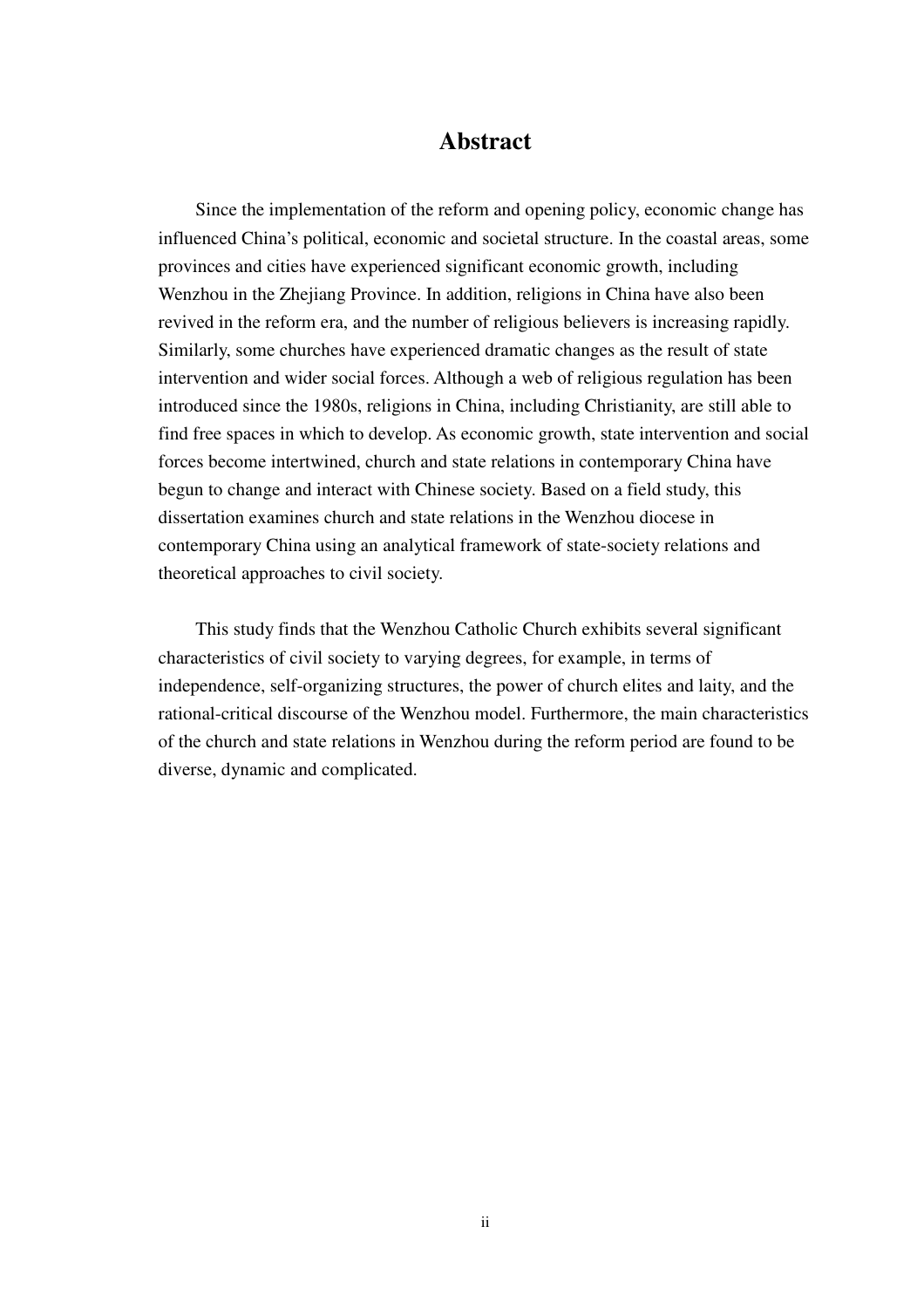# **Table of Contents**

|                  | Declaration                                                                                                                                              | $\mathbf{i}$<br>$\ddot{\rm ii}$ |  |  |  |
|------------------|----------------------------------------------------------------------------------------------------------------------------------------------------------|---------------------------------|--|--|--|
|                  | Abstract                                                                                                                                                 |                                 |  |  |  |
| Acknowledgements |                                                                                                                                                          |                                 |  |  |  |
|                  | Table of Contents                                                                                                                                        |                                 |  |  |  |
|                  | List of Abbreviation                                                                                                                                     | vi                              |  |  |  |
|                  | <b>Chapter One: Introduction</b>                                                                                                                         | 1                               |  |  |  |
|                  | <b>Chapter Two: Theoretical Framework for Analysis</b>                                                                                                   | 6                               |  |  |  |
|                  | 2.1 State-Society Relations                                                                                                                              |                                 |  |  |  |
|                  | 2.2 Western Civil Society Theory                                                                                                                         | 11                              |  |  |  |
|                  | 2.3 The Studies of Civil Society in Contemporary China                                                                                                   |                                 |  |  |  |
|                  | The First Stage<br>2.3.1                                                                                                                                 | 21                              |  |  |  |
|                  | 2.3.2 The Second Stage                                                                                                                                   | 29<br>35                        |  |  |  |
|                  | 2.4 Civil Society and the Case Studies of Chinese Christianity                                                                                           |                                 |  |  |  |
|                  | 2.4.1<br>Catholicism                                                                                                                                     | 35                              |  |  |  |
|                  | 2.4.2 Protestantism                                                                                                                                      | 45                              |  |  |  |
|                  | 2.5 Summary                                                                                                                                              | 50                              |  |  |  |
|                  | <b>Chapter Three: Data and Methodology</b>                                                                                                               |                                 |  |  |  |
|                  | <b>Chapter Four: Religious Regulations in the Reform Era</b>                                                                                             | 57                              |  |  |  |
| 4.1 Introduction |                                                                                                                                                          |                                 |  |  |  |
|                  | 4.2 Religious Regulations                                                                                                                                | 61                              |  |  |  |
|                  | 4.2.1<br>The First Stage: 1982-1989                                                                                                                      | 61                              |  |  |  |
|                  | 4.2.2 The Second Stage: 1989-2000                                                                                                                        | 69                              |  |  |  |
|                  | 4.2.3<br>The Third Stage: 2000-Present                                                                                                                   | 76                              |  |  |  |
|                  | 4.3 Institutions of the Party-State and Patriotic Religious Organizations                                                                                | 86                              |  |  |  |
|                  | Institutions of the Party-State<br>4.3.1                                                                                                                 | 87                              |  |  |  |
|                  | 4.3.1.1 United Front Work Department                                                                                                                     | 87                              |  |  |  |
|                  | 4.3.1.2 State Administration of Religious Affairs                                                                                                        | 88                              |  |  |  |
|                  | 4.3.1.3 The Ministry of Public Security                                                                                                                  | 90                              |  |  |  |
|                  | 4.3.2<br>Patriotic Religious Organizations                                                                                                               | 90                              |  |  |  |
|                  | 4.3.2.1<br>Chinese Catholic Patriotic Association                                                                                                        | 90                              |  |  |  |
|                  | 4.3.2.2<br>Chinese Catholic Bishops' Conference                                                                                                          | 91                              |  |  |  |
|                  | 4.4 Summary                                                                                                                                              | 92                              |  |  |  |
|                  | <b>Chapter Five: The Development of the Wenzhou Catholic Church</b>                                                                                      | 95                              |  |  |  |
|                  | 5.1 Introduction                                                                                                                                         | 95                              |  |  |  |
| 5.2              | The Developmental Process of the Wenzhou Catholic Church                                                                                                 | 98<br>104                       |  |  |  |
| 5.3              | Religion and Economy: Christianity in Wenzhou                                                                                                            |                                 |  |  |  |
| 5.4              | Summary                                                                                                                                                  | 111                             |  |  |  |
| 6.1              | <b>Chapter Six: Church and State Relations in the Wenzhou Diocese</b><br>114<br>In Search of Independence and Self-Governance: Divisions, Strategies and |                                 |  |  |  |
|                  | the Shaping of Diverse Patterns                                                                                                                          | 114                             |  |  |  |
|                  | The First Stage of Division: 1970-early 1980s<br>6.1.1                                                                                                   | 116                             |  |  |  |
|                  |                                                                                                                                                          |                                 |  |  |  |